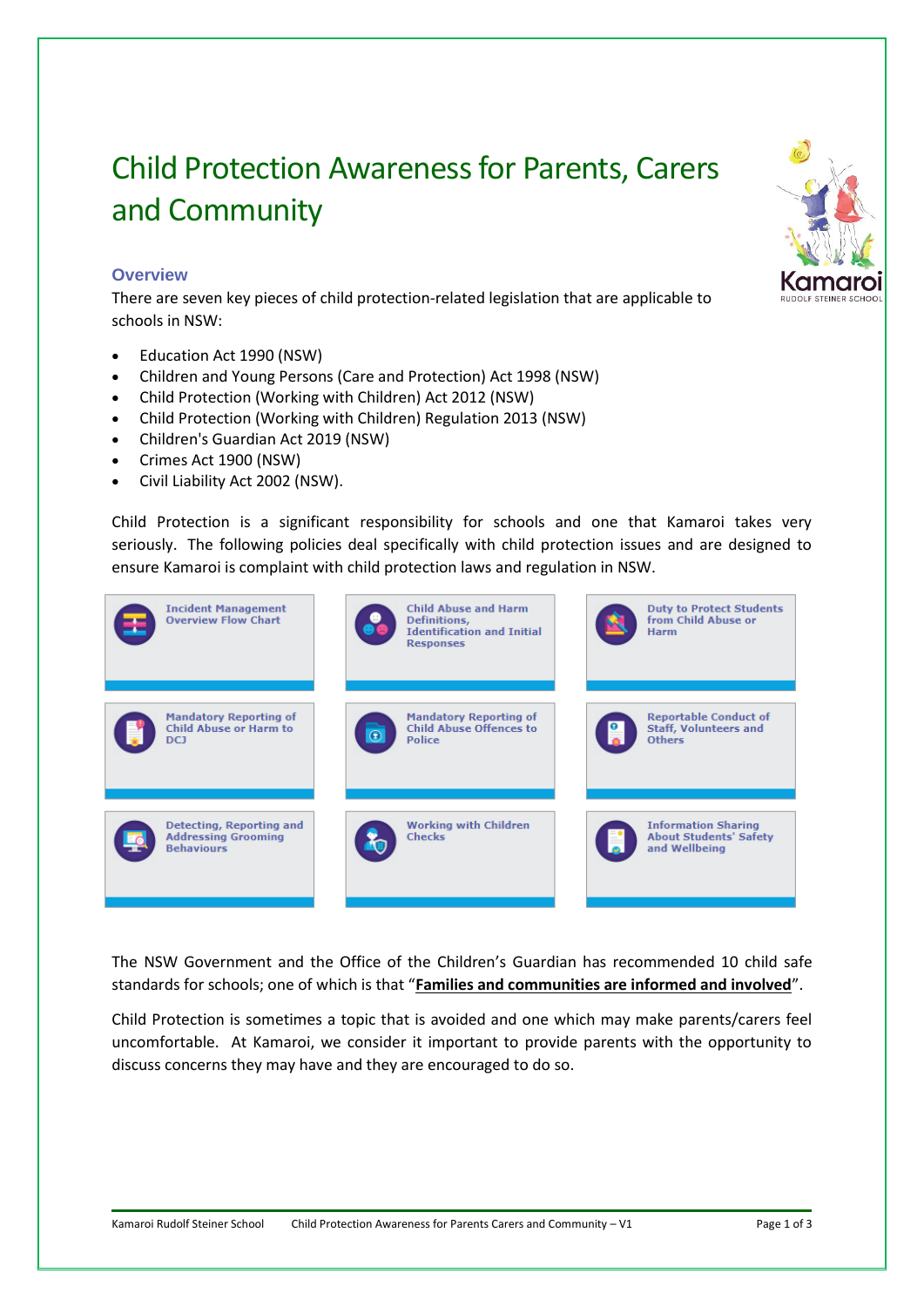#### **Parents, carers and community members**

Parents, carer and community members are encouraged to report any conduct that is in their view inappropriate, reportable or criminal conduct to the Principal. All such reports will be dealt with in accordance with the School's complaint handling procedures.

Families and communities are informed and involved



#### If a parent, carer or community member

has any concern about the welfare, well-being or possible child abuse, they should bring the concern to the Principal. We will always support you. And whilst we may have a legal obligation to report to statutory bodies and to others, to ensure our duty of care obligations are met, we will maintain confidentiality where possible. Even if your concern is mistaken or mis-conceived we will deal with the matter appropriately.

If you see behaviours in your own child that you are concerned about; for example:

- There is a new and on-going secrecy between your child and another child that you have not witnessed before
- Your child has begun to hide and lie about certain behaviours
- There are significant changes in behaviours. For example, aggressive of violent of regressive behaviour
- Your child's usual behaviour has changed. They are now socially isolating, have changed friends and/or no longer spends time with their peers or are no longer interested in their usual group activities and interactions;

You should feel comfortable in raising your concerns with the school. This can be with the Class Teacher or you can make an appointment with one of the school leaders. Those behaviours are not necessarily an indication that abuse is occurring, nor even that your child's welfare or well-being is at risk, but they are behaviours that should be shared with the school.

### Significant child protection concerns

Staff at Kamaroi are made aware of the types of matters that are considered to be child abuse through its **[Child Protection Policy](https://www.kamaroi.nsw.edu.au/documents/64/Child_Protection_Policy_Website.pdf)** and staff annual training. These include neglect, sexual, physical and emotional abuse.

**Neglect** is the continued failure by a parent or caregiver to provide a child with the basic things needed for his or her proper growth and development, such as food, clothing, shelter, medical and dental care and adequate supervision.

**Sexual abuse** is when someone involves a child or young person in a sexual activity by using their power over them or taking advantage of their trust. Often children are bribed or threatened physically and psychologically to make them participate in the activity. Child sexual abuse is a crime.

**Physical abuse** is a non-accidental injury or pattern of injuries to a child caused by a parent, caregiver or any other person. It includes but is not limited to injuries which are caused by excessive discipline, severe beatings or shakings, cigarette burns, attempted strangulation and female genital mutilation.